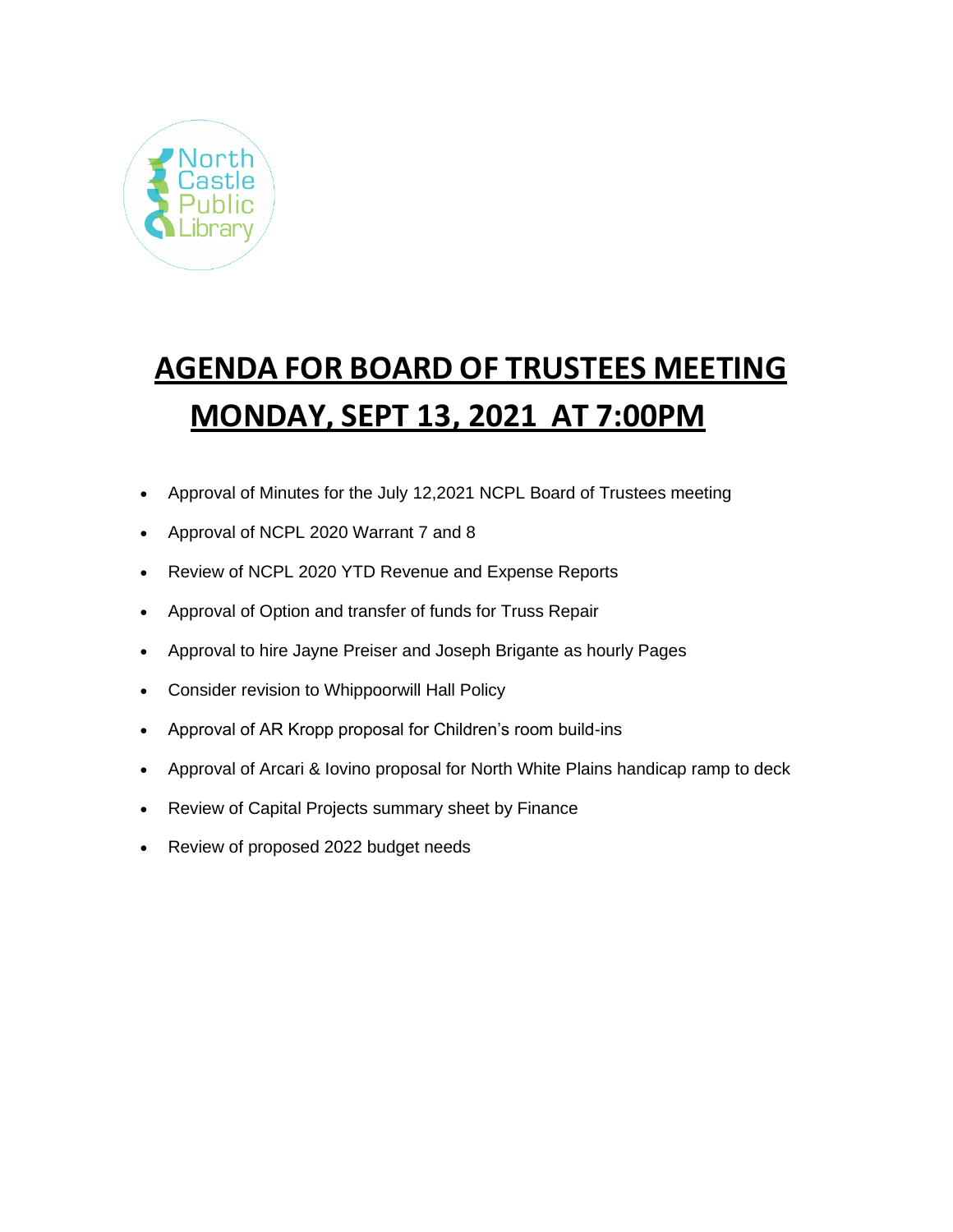# **North Castle Public Library**

# **Library Board of Trustees Minutes Sept 13, 2021**

This meeting was a Zoom meeting due to COVID-19 restrictions. It was recorded and a transcript will be available.

Scott Stopnik called meeting to order at: 7:02pm

## **In Attendance :**

**Trustees:** Diane Borgia, Jeanne Lapsker, Kim Longo, Brian Harp, Stephanie Paul, Farva Jafri

**Absent**: Scott Stopnik

**Library:** Edie Martimucci, **Friends:** Barbara Vircillo

**Town:** Saleem Hussain - absent

#### **Key Votes/Review**:

- **Approval of Minutes for the July 12, NCPL Board of Trustees meeting** (attached). Thank you, Diane!
	- $\circ$  Motion to approve Diane
	- o Second Stephanie
- **Approval of NCPL 2021 Warrant 7 and 8** (AP GL Reports are attached). Total expenses included in Warrant 7 are \$24,581.05 of which the Friends are paying \$2,084.31. Warrant 8 is \$29,065.89 of which the Friends are paying \$3,508.06, Thank you to the Friends for their continuing support! Stephanie Paul has reviewed all invoices in the warrant and supports their approval. Thanks to Abbas Sura and Patrick Ricci for their financial support of NCPL!
	- o Motion to approve warrant 7– Stephanie
	- o Second Kim
	- o All in favor
	- $\circ$  Motion to approve warrant 8 Brian
	- o Second Stephanie
	- o All in favor
- **Review of NCPL 2021 YTD Revenue and Expense Reports** (attached in two formats through June 30)
- **Approval of B3 proposal and transfer of funds:** (proposal attached)

Repair and cover up may not look as nice as a new truss. New truss may be difficult to get into the building but will last much longer. The new truss is less expensive. Open questions for Edie's follow-up:

- o Is there a time difference in getting the new trusses vs repair?
- o What are the construction costs for the 2 different options?
- Edie will ask the engineer to provide more detail on the pricing.

Put this on hold until next meeting.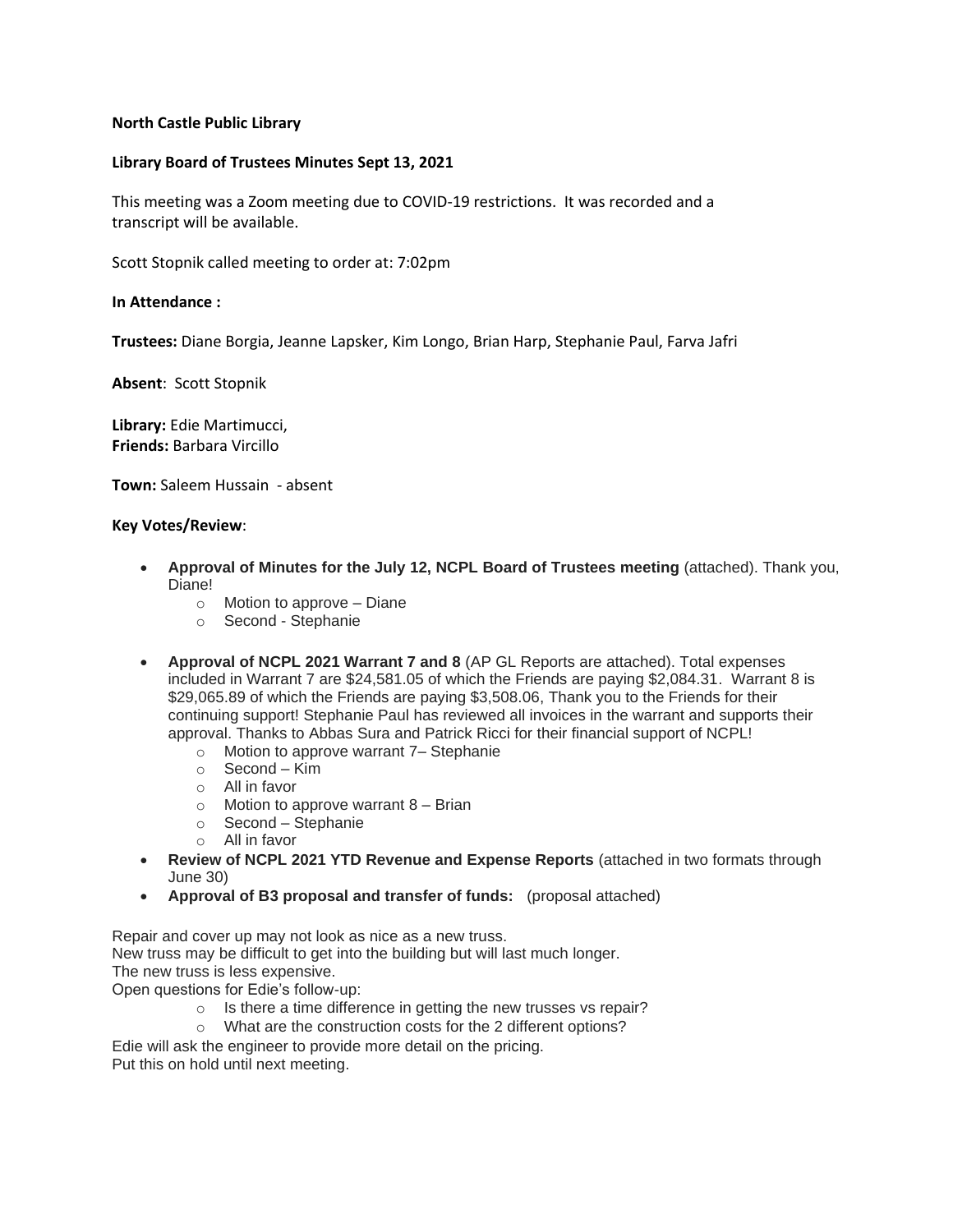- **Approval to:** Hire Jayne Preiser and Joseph Brigante as an hourly Pages @ \$15.00 per hour Effective September13, 2021. Resumes attached
	- $\circ$  These are entry level positions in this field evenings, weekends, hourly as needed
	- $\circ$  Joseph is changing his focus, Jayne is looking for a position that allows her to be with her children.
	- o Motion to approve Jayne Diane
	- o Second Stephanie
	- o All in favor
	- o Motion to approve Joseph Brian
	- o Second Kim
	- o All in favor
- **Approval of AR Kropp proposal:** For furnishing in the new children's room extension in the amount of \$8,066.00
	- o Motion to approve Favra
	- o Second Diane
	- o All in favor
- **Approval of Arcari & Iovino:** Proposal to design handicap ramp at the North White Plains branch.
	- $\circ$  Matt and Kevin are looking to have the ramp up front off the main walkway. There will be new landscaping
	- o Motion Stephanie
	- $\circ$  Second Kim
	- o All in favor
- **Review of Capital Accounts**: (no action needed)
- **Review of 2022 Budget** (worksheet Attached)

## **Friends:**

Art show next week. Kim was posting posters; Stephanie will help with booth. Masks will be required even outside; vendors need to be vaccinated or have a negative test. 200 have purchased online so far. Discounts for online purchase Postcards went out.

#### **NWP construction:**

Repairs are underway in the men's room. The branch was closed early today and will be closed tomorrow as well. These were the only closures. There are 2 months remaining in the schedule. Once men's room approved, then work in the woman's room with shower will begin. New roof is complete and was fine during the storms.

#### **Armonk:**

Whippoorwill hall – who can use this? Want to add this line to restrict any religious services in the Hall. Scott will be asked to write this up and send for approval

New business

- 1) Website committee status Brian's wife is ready to facilitate a design thinking workshop to define the personas that will use the web site and the functions performed. This is logical next step.
	- a. Need to schedule about 3 hours for initial meeting with the board and library staff
	- b. M-F 10-5 staff is there.
	- c. Will send a poll to find dates
- 2) Sign for NWP Saleem is absent. Susan has no response from Jamie or Kevin. This has been over 2 years. Should we write to Kevin Hayes as town administrator?.